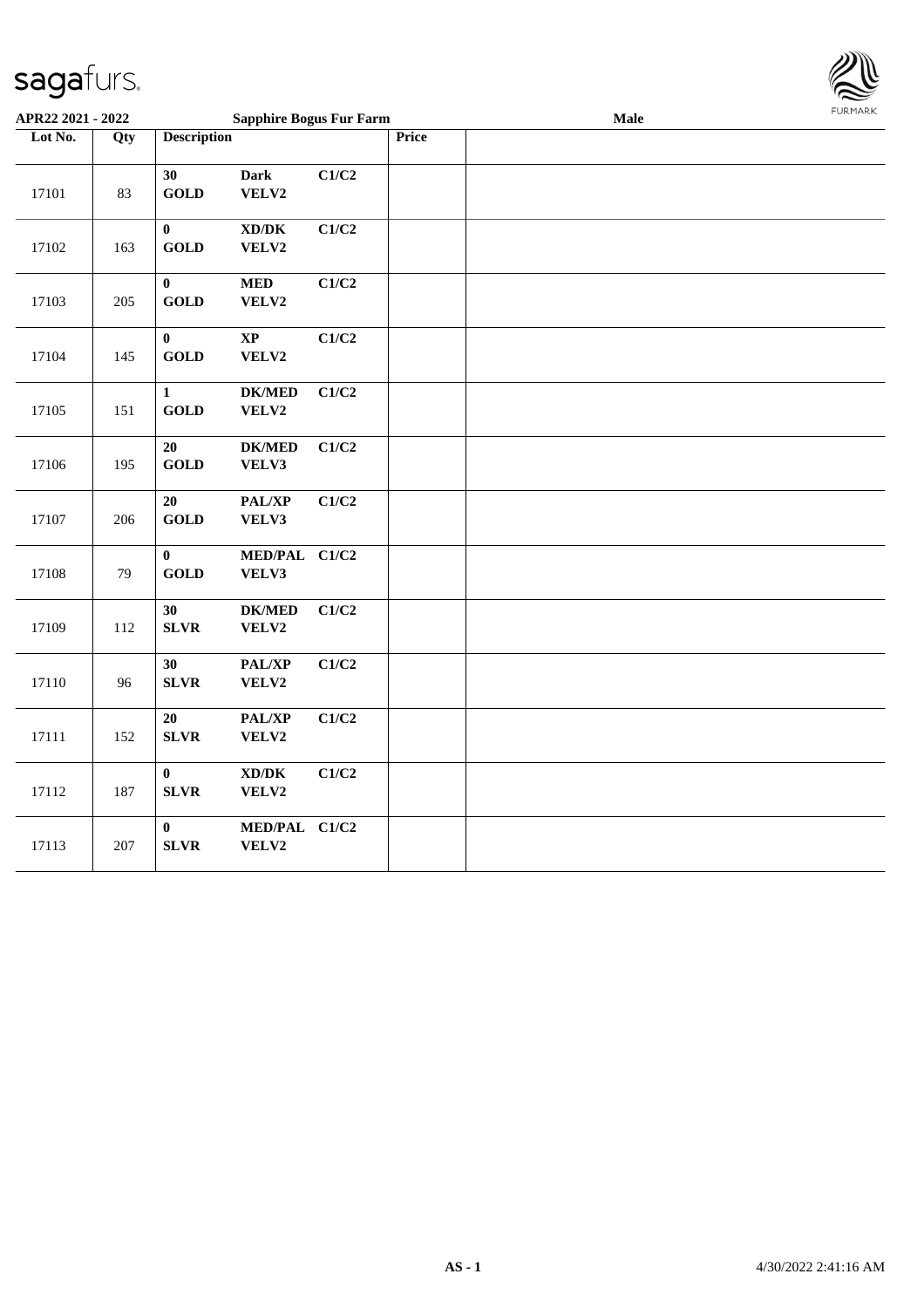

| APR22 2021 - 2022                                               |     |                             | <b>Sapphire Deep North</b>                   |                      |                                   | Male | <b>FURMARK</b> |
|-----------------------------------------------------------------|-----|-----------------------------|----------------------------------------------|----------------------|-----------------------------------|------|----------------|
| Lot No.                                                         | Qty | <b>Description</b>          |                                              |                      | Price                             |      |                |
| 17121                                                           | 112 | 20<br><b>VSLA</b>           | $\bold{X}\bold{D}/\bold{D}\bold{K}$          | C1/C2                |                                   |      |                |
| 17122                                                           | 82  | 20<br><b>VSLA</b>           | MED/PAL C1/C2                                |                      |                                   |      |                |
|                                                                 |     |                             | Sapphire Bogus Fur Farm                      |                      |                                   | Male |                |
| 17124                                                           | 108 | 40<br><b>VSLA</b>           | MED/PAL C1/C2<br>VELV2                       |                      |                                   |      |                |
| 17125                                                           | 194 | 30<br><b>VSLA</b>           | $DK/MED$<br>VELV2                            | C1/C2                |                                   |      |                |
| 17126                                                           | 97  | 30<br><b>VSLA</b>           | PAL/XP<br>VELV2                              | C1/C2                |                                   |      |                |
| 17127                                                           | 126 | 30<br><b>VSLA</b>           | <b>DK/MED</b><br>VELV2                       | C1/C2<br><b>OPEN</b> |                                   |      |                |
| 17128                                                           | 114 | 30<br><b>VSLA</b>           | PAL/XP<br>VELV2                              | C1/C2<br><b>OPEN</b> |                                   |      |                |
| * * * * * * * * <mark>* * * * * * *</mark><br>$* 17129$<br>*    | 245 | 20<br><b>VSLA</b>           | <b>DK/MED</b><br><b>VELV2</b>                | C1/C2                |                                   |      |                |
| $\ast$<br>$* 17130$<br>* * * * * * * * <mark>* * * * * *</mark> | 41  |                             | 286 Skins                                    |                      | $\ast$<br>$\ast$<br>* * * * * * * |      |                |
| * * * * * * * * * * * * * *<br>$* 17131$<br>$\ast$              | 245 | 20<br><b>VSLA</b>           | <b>PAL/XP</b><br><b>VELV2</b>                | C1/C2                |                                   |      |                |
| $\ast$<br>$* 17132$<br>* * * * * * * * * * * * * *              | 62  |                             | 307 Skins                                    |                      | $\ast$<br>$\ast$<br>* * * * * * * |      |                |
| 17133                                                           | 137 | 20<br><b>VSLA</b>           | <b>DK/MED</b><br>VELV2                       | C1/C2<br><b>OPEN</b> |                                   |      |                |
| 17134                                                           | 130 | 20<br><b>VSLA</b>           | PAL/XP<br>VELV2                              | C1/C2<br><b>OPEN</b> |                                   |      |                |
| 17135                                                           | 217 | $\bf{0}$<br><b>VSLA</b>     | $\bold{X}\bold{D}/\bold{D}\bold{K}$<br>VELV2 | C1/C2                |                                   |      |                |
| 17136                                                           | 281 | $\bf{0}$<br><b>VSLA</b>     | MED/PAL C1/C2<br>VELV2                       |                      |                                   |      |                |
| 17137                                                           | 104 | $\mathbf{1}$<br><b>VSLA</b> | $DK/MED$<br>VELV2                            | C1/C2                |                                   |      |                |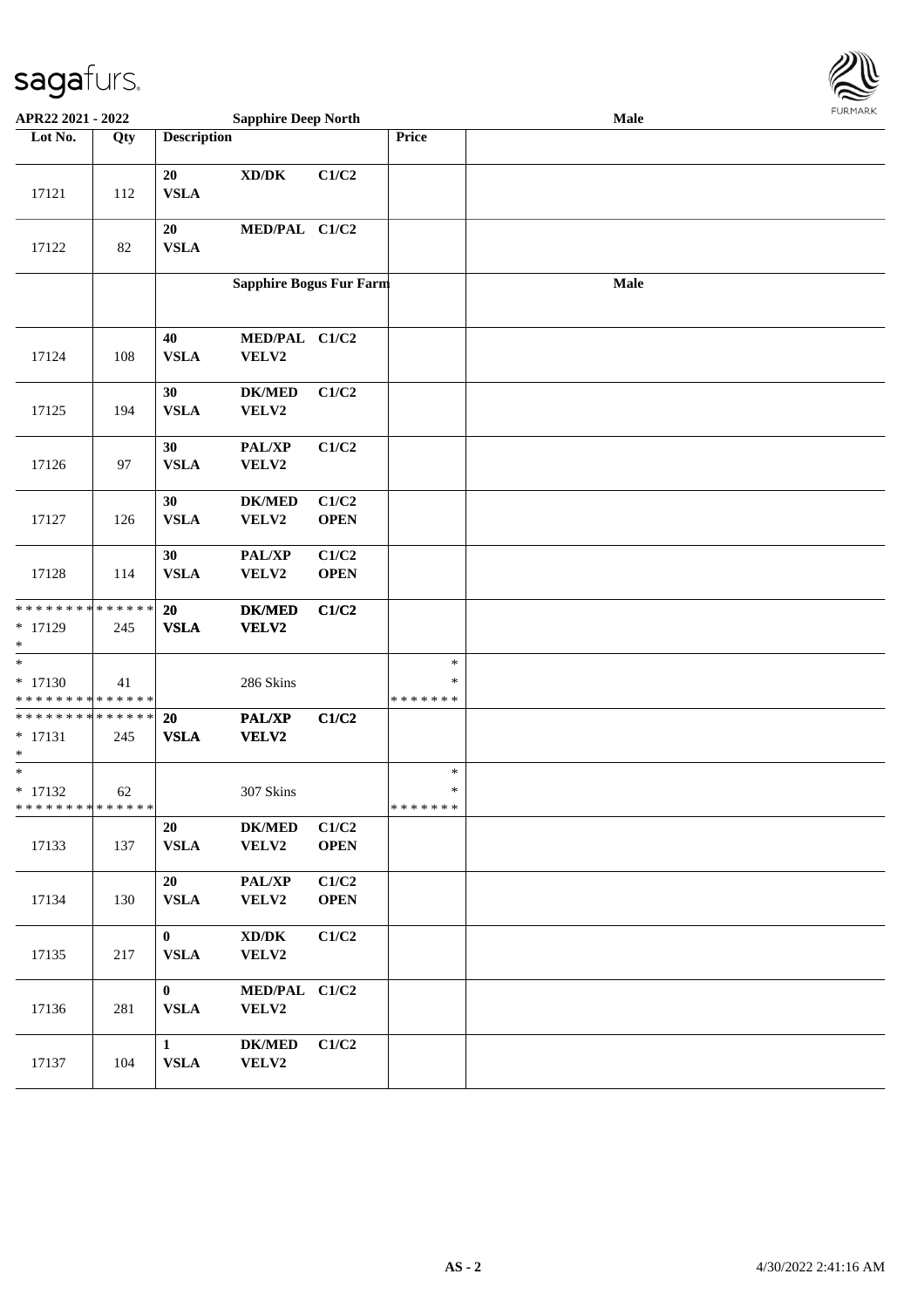

| APR22 2021 - 2022                      |     |                             | <b>Sapphire Deep North</b> |       |                    | Female |  |  |  |
|----------------------------------------|-----|-----------------------------|----------------------------|-------|--------------------|--------|--|--|--|
| Lot No.                                | Qty | <b>Description</b>          |                            |       | Price              |        |  |  |  |
| 27101                                  | 139 | 1<br><b>GOLD</b>            | <b>DK/MED</b>              | C2/C3 |                    |        |  |  |  |
| 27102                                  | 202 | $\mathbf{1}$<br><b>GOLD</b> | PAL/XP                     | C2/C3 |                    |        |  |  |  |
| * * * * * * * * * * * * * * *          |     | $\overline{2}$              | <b>DK/MED</b>              | C2/C3 |                    |        |  |  |  |
| * 27103<br>$\ast$                      | 465 | <b>GOLD</b>                 |                            |       |                    |        |  |  |  |
| $*$                                    |     |                             |                            |       | $\ast$             |        |  |  |  |
| * 27104<br>* * * * * * * * * * * * * * | 157 |                             | 622 Skins                  |       | *<br>* * * * * * * |        |  |  |  |
| * * * * * * * * * * * * * * *          |     | $\overline{2}$              | <b>PAL/XP</b>              | C2/C3 |                    |        |  |  |  |
| * 27105<br>$\ast$                      | 465 | <b>GOLD</b>                 |                            |       |                    |        |  |  |  |
| $*$                                    |     |                             |                            |       | $\ast$             |        |  |  |  |
| * 27106                                | 160 |                             | 625 Skins                  |       | $\ast$             |        |  |  |  |
| * * * * * * * * * * * * * *            |     |                             |                            |       | *******            |        |  |  |  |
| 27107                                  | 136 | $\mathbf{3}$<br><b>GOLD</b> | XD/DK                      | C2/C3 |                    |        |  |  |  |
| 27108                                  | 229 | $\mathbf{3}$<br><b>GOLD</b> | MED/PAL C2/C3              |       |                    |        |  |  |  |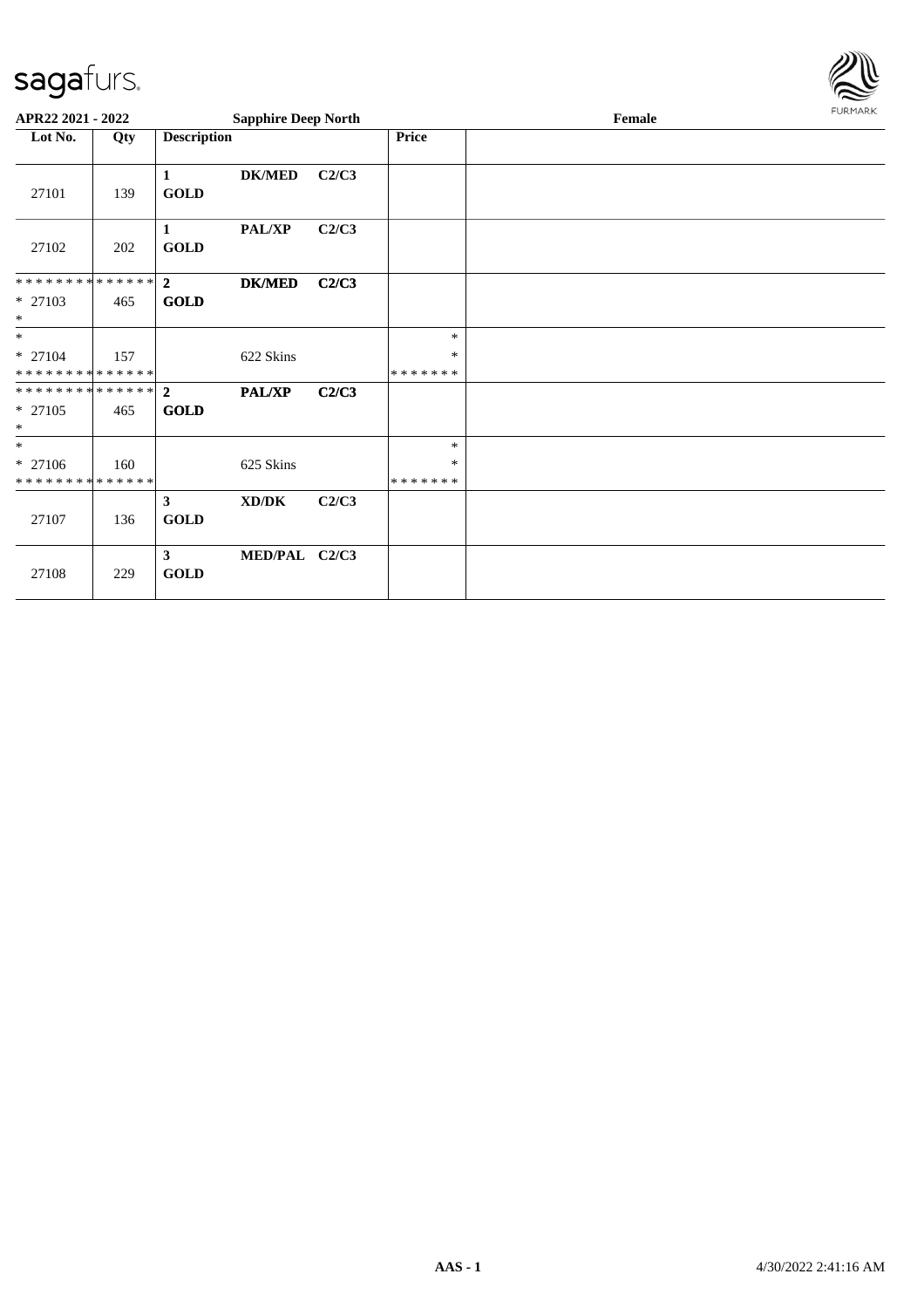

| APR22 2021 - 2022 |     |                    | <b>Sapphire Jefferson Fur Farm</b> |       |       | FURMARK<br>Female |  |  |
|-------------------|-----|--------------------|------------------------------------|-------|-------|-------------------|--|--|
| Lot No.           | Qty | <b>Description</b> |                                    |       | Price |                   |  |  |
| 27121             | 199 | 3<br><b>GOLD</b>   | <b>DK/MED</b><br><b>VELV1</b>      | C1/C2 |       |                   |  |  |
| 27122             | 153 | <b>GOLD</b>        | <b>PAL/XP</b><br><b>VELV1</b>      | C1/C2 |       |                   |  |  |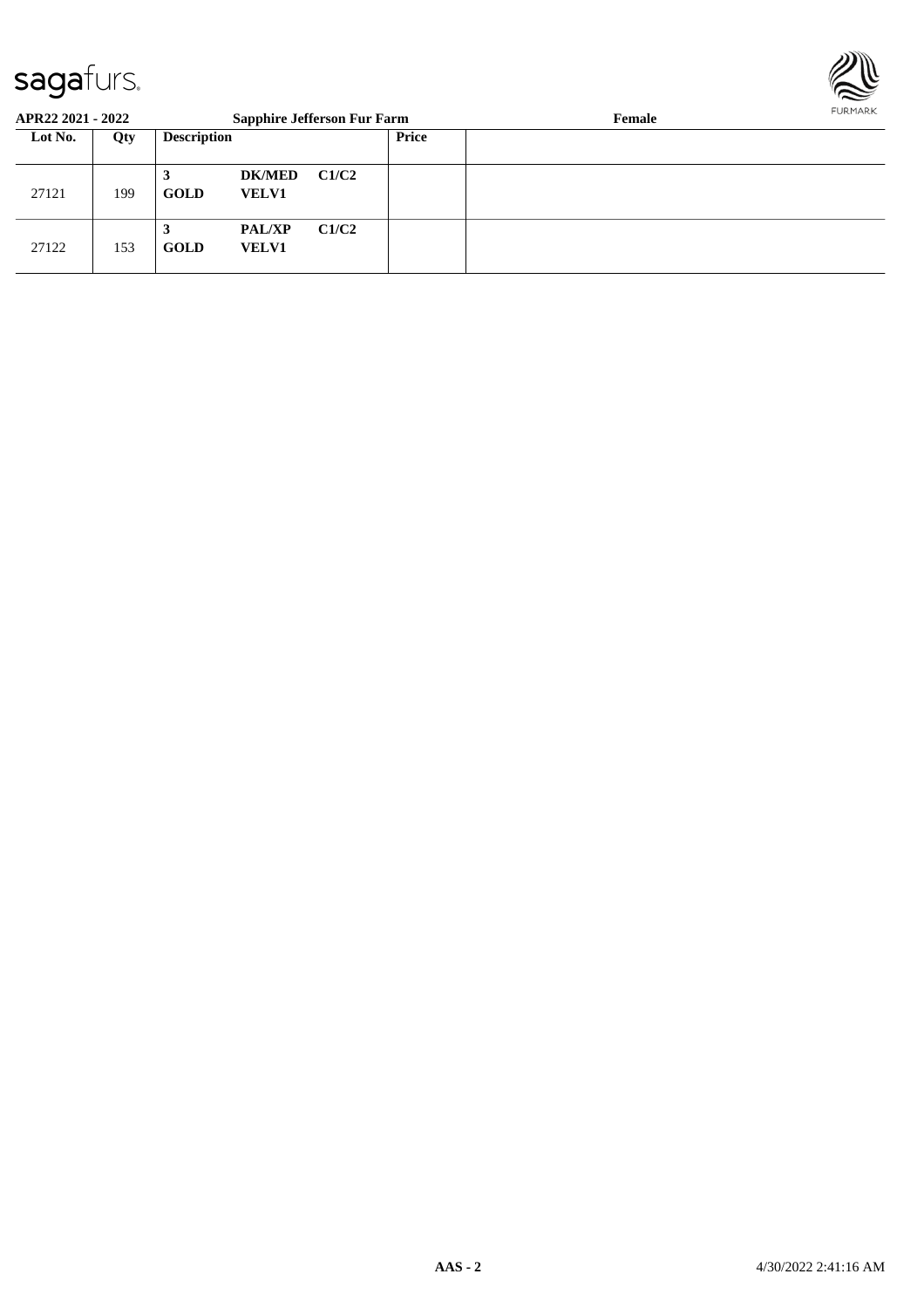

| APR22 2021 - 2022 |     |                               | <b>Sapphire Bogus Fur Farm</b>  |       |              | Female |  |  |
|-------------------|-----|-------------------------------|---------------------------------|-------|--------------|--------|--|--|
| Lot No.           | Qty | <b>Description</b>            |                                 |       | <b>Price</b> |        |  |  |
| 27141             | 102 | $\mathbf{1}$<br><b>GOLD</b>   | 2XD/XD<br>VELV2                 | C1/C2 |              |        |  |  |
| 27142             | 163 | $\mathbf{1}$<br><b>GOLD</b>   | <b>Dark</b><br>VELV2            | C1/C2 |              |        |  |  |
| 27143             | 294 | $\overline{2}$<br><b>GOLD</b> | $\mathbf{X}\mathbf{P}$<br>VELV2 | C1/C2 |              |        |  |  |
| 27144             | 126 | $\mathbf{3}$<br><b>GOLD</b>   | <b>DK/MED</b><br>VELV2          | C1/C2 |              |        |  |  |
| 27145             | 170 | $\mathbf{3}$<br><b>GOLD</b>   | PAL/XP<br>VELV2                 | C1/C2 |              |        |  |  |
| 27146             | 185 | 0/1<br>GOLD                   | <b>DK/MED</b><br>VELV3          | C1/C2 |              |        |  |  |
| 27147             | 193 | 0/1<br><b>GOLD</b>            | PAL/XP<br>VELV3                 | C1/C2 |              |        |  |  |
| 27148             | 157 | $\overline{2}$<br><b>GOLD</b> | <b>DK/MED</b><br>VELV3          | C1/C2 |              |        |  |  |
| 27149             | 96  | $\boldsymbol{2}$<br>GOLD      | PAL/XP<br>VELV3                 | C1/C2 |              |        |  |  |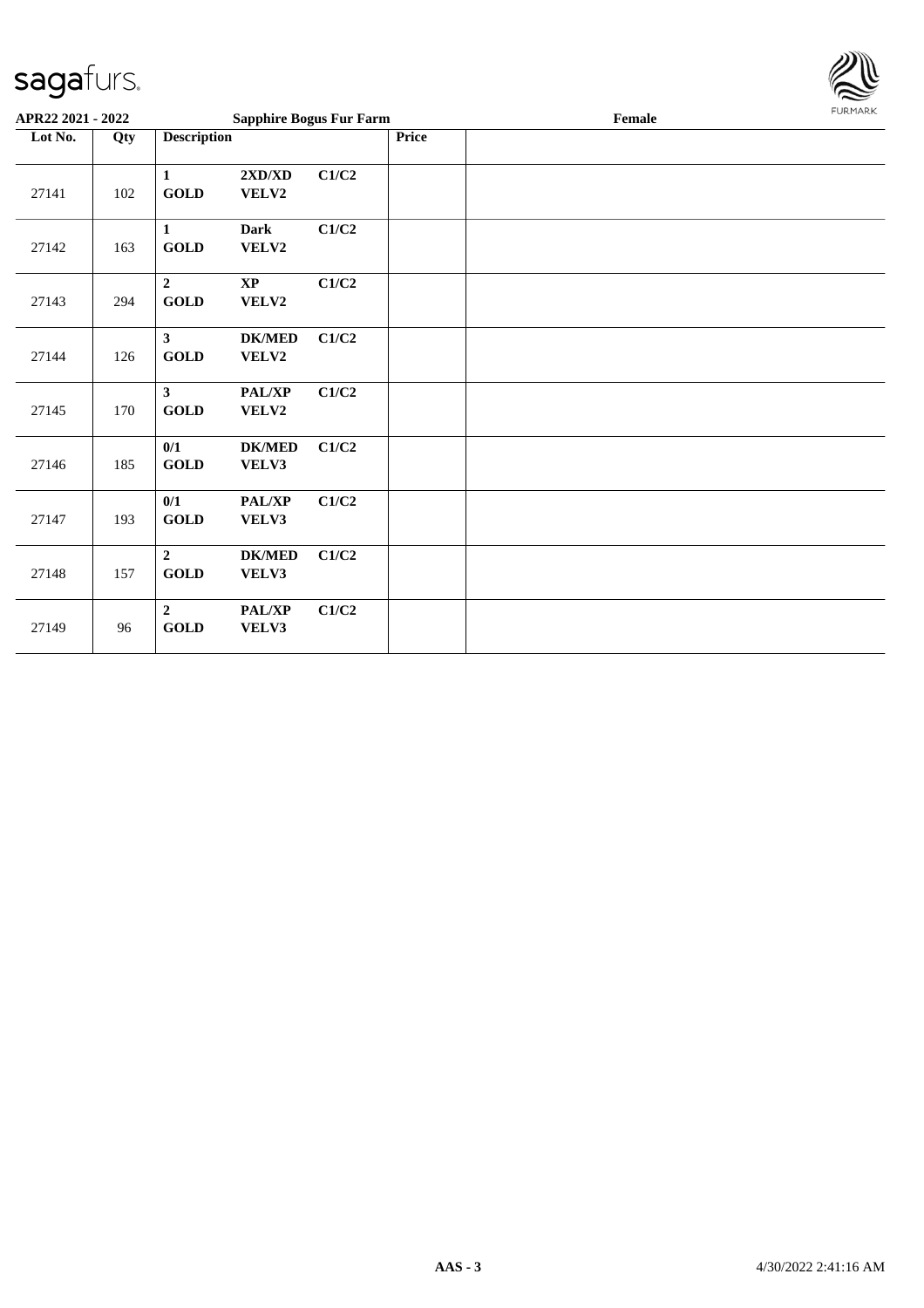

| APR22 2021 - 2022 |     |                               | <b>Sapphire Jefferson Fur Farm</b> |       |       | Female | <b>FURMARK</b> |
|-------------------|-----|-------------------------------|------------------------------------|-------|-------|--------|----------------|
| Lot No.           | Qty | <b>Description</b>            |                                    |       | Price |        |                |
| 27161             | 150 | 1<br><b>SLVR</b>              | 2XD/XD<br><b>VELV1</b>             | C2/C3 |       |        |                |
| 27162             | 149 | 1<br><b>SLVR</b>              | <b>DK/MED</b><br><b>VELV1</b>      | C2/C3 |       |        |                |
| 27163             | 91  | 1<br><b>SLVR</b>              | <b>PAL/XP</b><br><b>VELV1</b>      | C2/C3 |       |        |                |
| 27164             | 193 | $\overline{2}$<br><b>SLVR</b> | 2XD/XD<br><b>VELV1</b>             | C2/C3 |       |        |                |
| 27165             | 415 | $\overline{2}$<br><b>SLVR</b> | <b>DK/MED</b><br><b>VELV1</b>      | C2/C3 |       |        |                |
| 27166             | 184 | $\overline{2}$<br><b>SLVR</b> | <b>PAL/XP</b><br>VELV1             | C2/C3 |       |        |                |